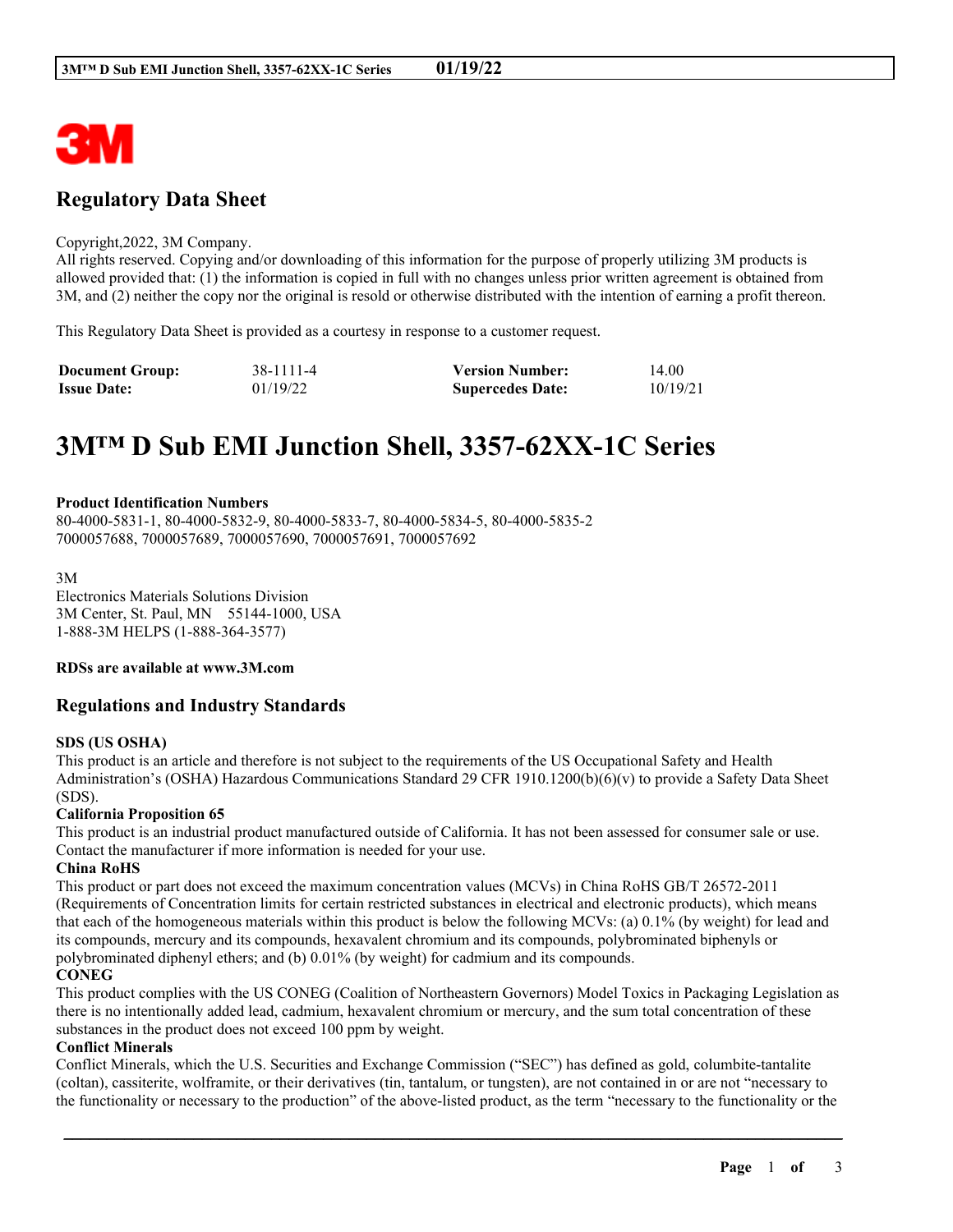production" is defined under the SEC's Conflict Minerals Rule. 77 Fed. Reg. 56274 (Sept. 12, 2012). **CPSIA 2008**

A Certificate of General Conformity per the US Consumer Product Safety Act, 15 U.S.C. § 2063 (a)(1), as revised by section 102 of the 2008 US Consumer Product Safety Improvement Act, is not required for the requested product. **EU REACH**

Substances listed in Annex XIV of Regulation No 1907/2006 of the European Parliament and the Council concerning the Registration, Evaluation, Authorization and Restriction of Chemicals (REACH) are not intentionally added to this product. **EU REACH**

Substances listed in Annex XVII of Regulation No 1907/2006 of the European Parliament and the Council concerning the Registration, Evaluation, Authorization and Restriction of Chemicals (REACH) are not intentionally added to this product. **EU REACH**

This product is an article, without intended release of a chemical substance, under the Regulation No 1907/2006 of the European Parliament and the Council concerning the Registration, Evaluation, Authorisation and Restriction of Chemicals (REACH) (refer to REACH, Article 3(3)). It is not a chemical preparation. Therefore, it is not subject to the (pre)-registration or the registration process. It does not require a safety data sheet.

# **EU REACH**

This product, including any article that the product is composed of, does not contain at greater than 0.1% by weight a Substance of Very High Concern (SVHC) substance identified according to Article 59 of REACH. This declaration reflects the substances on the candidate SVHC list, effective January 2022.

# **EU RoHS**

This product does not exceed the maximum concentration values (MCVs) set under EU Directive 2011/65/EU (RoHS recast/RoHS 2), as stated in Annex II to that directive. This means that each of the homogenous materials within this product does not exceed the following MCVs: (a) 0.1% (by weight) for lead, mercury, hexavalent chromium, polybrominated biphenyls or polybrominated diphenyl ethers; and (b) 0.01% (by weight) for cadmium.

# **EU RoHS Phthalates**

This product does not exceed the maximum concentration values (MCVs) for phthalates set under EU Directive 2011/65/EU (RoHS recast/RoHS 2), as amended by EU 2015/863, which applies to finished EEE after July 22, 2019 for Category 1-7, 10- 11 products and after July 22, 2021 for Category 8 and 9 products. This means that each of the homogeneous materials within this product does not exceed the MCV of 0.1% (by weight) for each of the following phthalates: DEHP, BBP, DBP, and DIBP.

# **Sustainability and 3M**

Go to www.3M.com/sustainability to learn about 3M's programs. 3M is a signatory of the United Nations Global Compact (UNGC).

\_\_\_\_\_\_\_\_\_\_\_\_\_\_\_\_\_\_\_\_\_\_\_\_\_\_\_\_\_\_\_\_\_\_\_\_\_\_\_\_\_\_\_\_\_\_\_\_\_\_\_\_\_\_\_\_\_\_\_\_\_\_\_\_\_\_\_\_\_\_\_\_\_\_\_\_\_\_\_\_\_\_\_\_\_\_\_\_\_\_

#### **Sustainability and 3M's Code of Conduct**

Go to www.3M.com/businessconduct

#### **TSCA Section 6**

This product is not known to contain 2,4,6-Tri-tert-butylphenol (CAS 732-26-3). **TSCA Section 6** This product is not known to contain Decabromodiphenyl Ether (Deca-BDE) (CAS 1163-19-5). **TSCA Section 6** This product is not known to contain Hexachlorobutadiene (HCBD) (CAS 87-68-3). **TSCA Section 6** This product is not known to contain Pentachlorothiophenol (PCTP) (CAS 133-49-3). **TSCA Section 6** This product is not known to contain Phenol, isopropylated phosphate (3:1) (PIP (3:1)) (CAS 68937-41-7).

# **Chemicals and/or Compounds of Interest**

**Arsenic and (As) Compounds** : Not intentionally added. **Asbestos** : Not intentionally added. **Ozone Depleting Chemicals (ODCs)** : Not intentionally added. **Perfluorooctanesulfonic Acid (PFOS) (CAS 1763-23-1)** : Not intentionally added. **Polybrominated Biphenyls (PBB)** : Not intentionally added. **Polybrominated Diphenylethers (PBDE)** : Not intentionally added. **Polychlorinated Biphenyls (PCBs)** : Not intentionally added.